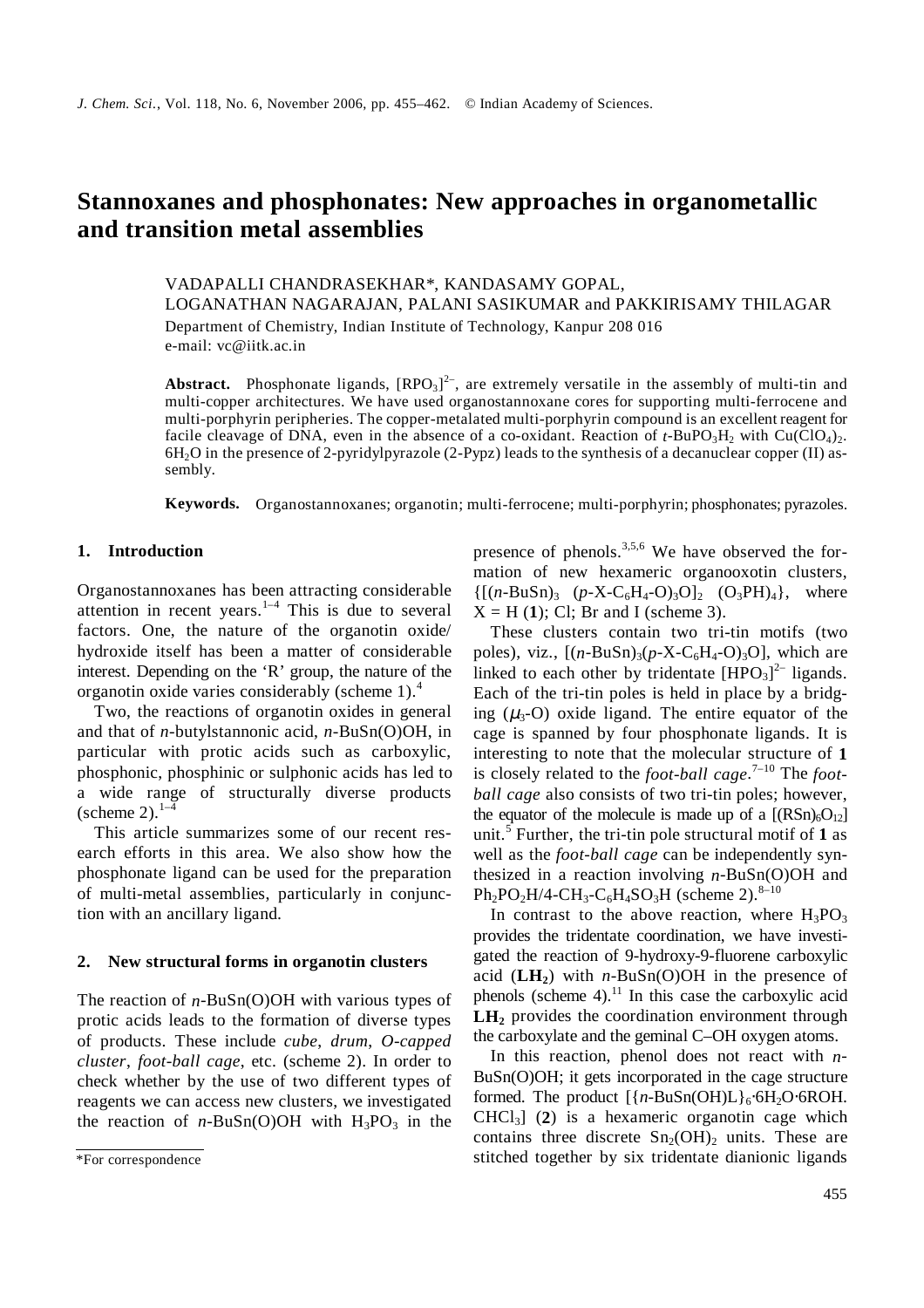

**Scheme 1.** Organotin oxides and hydroxides.

(**L)**. The carboxylate group bridges two adjacent centres (scheme 5; A).

 The arrangement of the six tin atoms in the molecular structure of **2** leads to a prismane type of arrangement where the short edges of the prism are bridged by µ-OH ligands (scheme 5; B). Compound **2** organizes itself in a supramolecular structure through several cumulative hydrogen-bonding interactions that occur between the organooxotin cage and guest phenol and water molecules. This leads to a columnar network which encapsulates alternately phenol/water and chloroform molecules in alternating hydrophobic and hydrophilic channels. $^{11}$ 

## **3. Organostannoxanes as supports for multi-ferrocene and multi-porphyrin assemblies**

Although the reaction of organotin oxides/hydroxides with protic acids leads to various products, the current understanding of these reactions allows a predictable assembly. It was of interest to us to ascertain whether by choosing a specific reaction type we can generate a constant central stannoxane core and vary its periphery. This strategy would allow the preparation of stannoxanes decorated with varying functionalities. To test this idea we reacted *n*- $BuSn(O)OH$  with ferrocene carboxylic acid ( $FcCO<sub>2</sub>H$ ,  $Fc = ferrocenyl$ ) in 6 : 6 ratio to afford quantitatively a hexa-ferrocene assembly,  $[n-BuSn(O)OCFc]_6$  (3) in quantitative yields (scheme  $6$ ).<sup>12</sup>

 The hexa-ferrocene assembly **3** contains a central  $Sn<sub>6</sub>O<sub>6</sub>$  core (*drum*) and is surrounded by six ferrocene carboxylates. Each ferrocene carboxylate binds in a bidentate manner and bridges two adjacent tin centres. Remarkably, the hexa-ferrocene derivative **3** is quite stable, both thermally as well as electrochemically. All the six ferrocenes are equivalent and are oxidized at the same potential  $(+ 0.72$  V vs SCE) (figure 1).

 Further, even after ten electrochemical cycles the hexa-ferrocene derivative **3** does not decompose in solution. In order to understand if a modulation of the number of ferrocene units is possible, we have changed the organotin oxide starting material. Accordingly, the reaction of  $n$ -Bu<sub>2</sub>SnO with FcCO<sub>2</sub>H in 4 : 4 ratio affords a tetra-ferrocene derivative,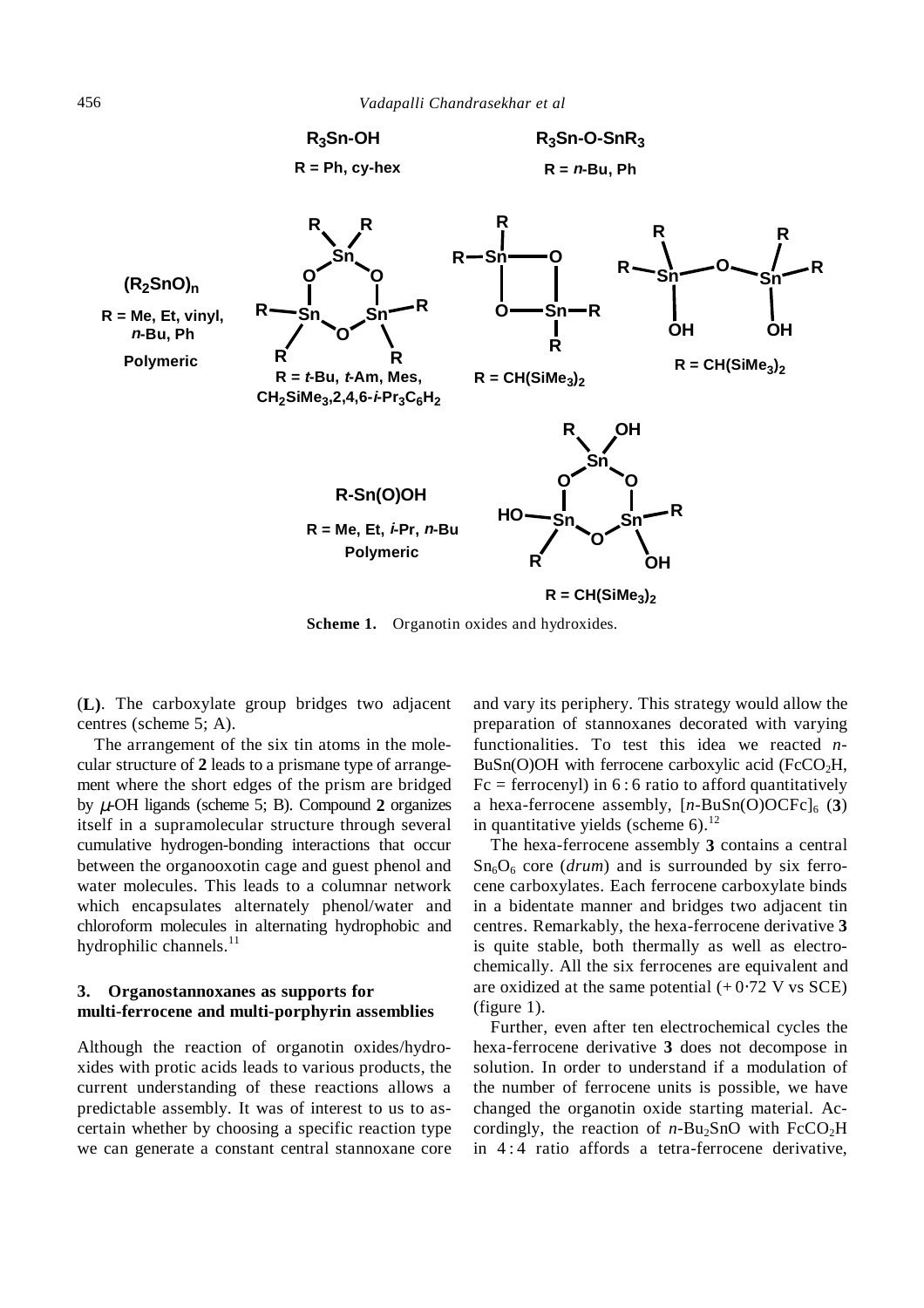

**Scheme 2.** Monoorganooxotin clusters.

 $\{[n-Bu_2SnOC(O)Fc]_2O\}_2$  (4)<sup>13</sup> (scheme 7) in a *ladder* type of a structure containing a central  $Sn<sub>2</sub>O<sub>2</sub>$ ring and two terminal  $Sn<sub>2</sub>O<sub>3</sub>C$  rings. On the other hand, reaction of  $Ph<sub>2</sub>SnO$  with  $FcCO<sub>2</sub>H$  in 1:1 and 1 : 2 molar ratio leads to the formation of a dinuclear assembly,  ${Ph_2Sn[OC(O)Fc]_2}_2$  (5)<sup>13</sup> that supports four ferrocene units (scheme 7).

 Molecular structure of the cluster **5** reveals that the ferrocene carboxylates are involved in both chelating and bridging coordination modes to the tin centres. This results in a central eight-membered ring (2Sn, 4O, 2C) and two terminal four-membered rings (1Sn, 2O, 1C). The cyclic voltammetry of {[*n*- $Bu_2SnOC(O)Fc]_2O$ <sub>2</sub> (4) reveals that it does not decompose under the electrochemical conditions and shows a single oxidation potential of  $+0.73$  V (vs SCE).

 Spurred by the success of the synthesis of the multi-ferrocene assemblies, we extended this approach to the preparation of multi-porphyrin compounds.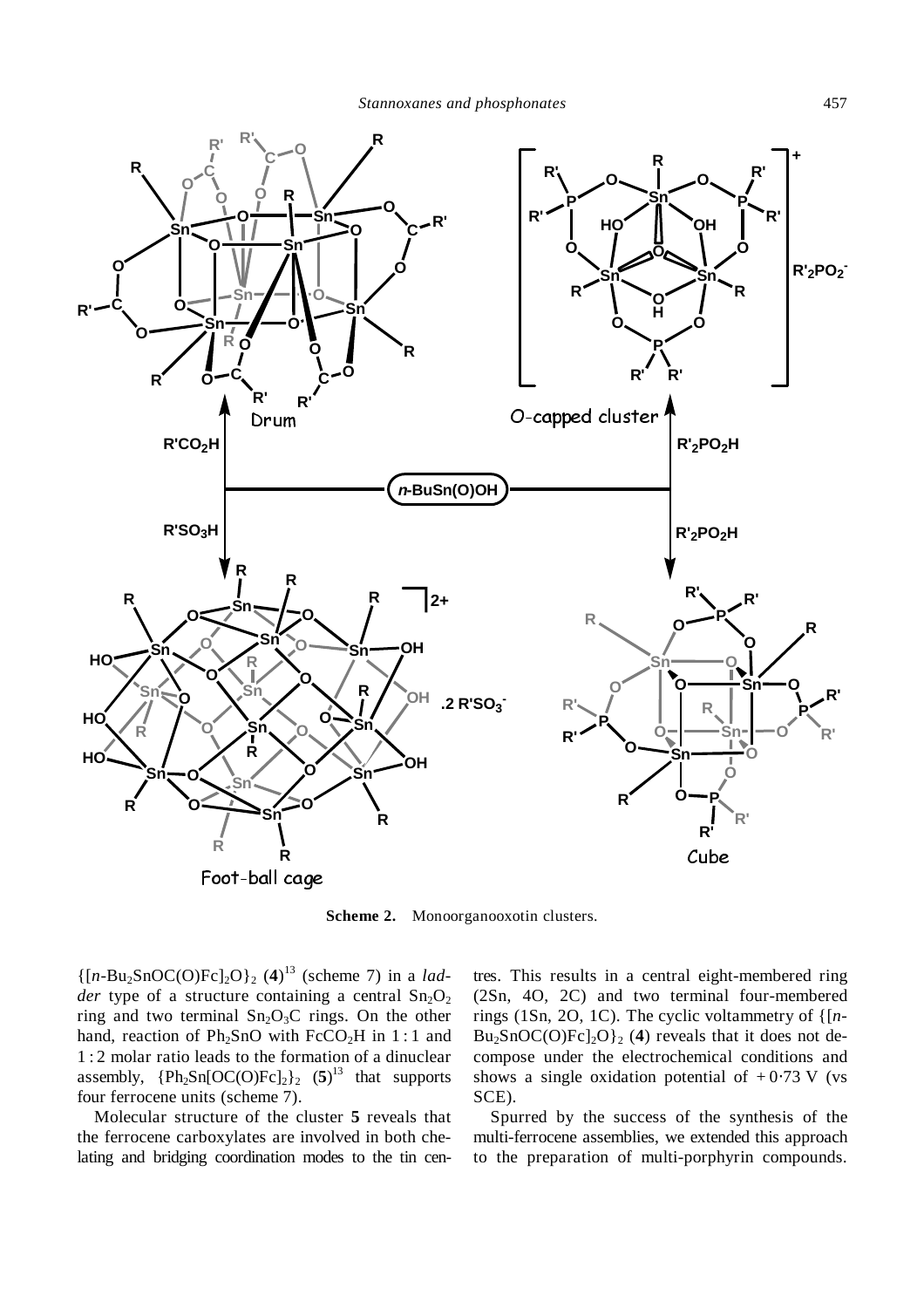Some of the important concerns in the multiporphyrin synthesis include solubility and yields of the final product. We reasoned that our methodology should afford multi-porphyrin assemblies where each porphyrin would retain its independent "porphyrinic" character. Accordingly, the reaction of H2TTPCOOH with *n*-BuSn(O)OH afforded a free-base *drum*,  $[n-BuSn(O)OC(O)TTPH_2]_6$  (6) (scheme 8).<sup>14</sup>

The latter resonates at  $-482.4$  ppm in its  $119$ Sn NMR indicating the formation of the hexameric *drum*. The free-base *drum* (**6**) was characterized by



**X = H (1); Cl; Br and I**

**Scheme 3.** Synthesis of double O-capped clusters.



**Scheme 4.** Synthesis of hexanuclear prismane cage **2**.

several methods including optical spectroscopy. Thus, it shows the characteristic Q- and S-bands in its UV–Vis spectrum. The free-base *drum* can be readily metalated without any decomposition of the stannoxane core. Metalation by Cu(II) is accompanied by the usual changes in the UV-Vis spectrum, viz., a reduction of the number of the peaks and the shift of the absorption maxima (figure 2). Further the axial symmetry of the Cu(II) ion in this assembly is readily inferred from its EPR spectrum ( $g_{\parallel} = 2.1888$ ;  $g_{\perp} =$ 2⋅0219) (figure 3). It is also possible to obtain the hexa-metalated porphyrin *drum* by an alternative synthetic strategy. This involves a prior metalation of the porphyrin carboxylic acid followed by reaction with *n*-BuSn(O)OH (scheme 8).

The Cu<sub>6</sub>-porphyrin *drum* (7) is an extremely effective reagent for rapid DNA cleavage even in the



**Scheme 5.** View of the inner core of the cage **2**.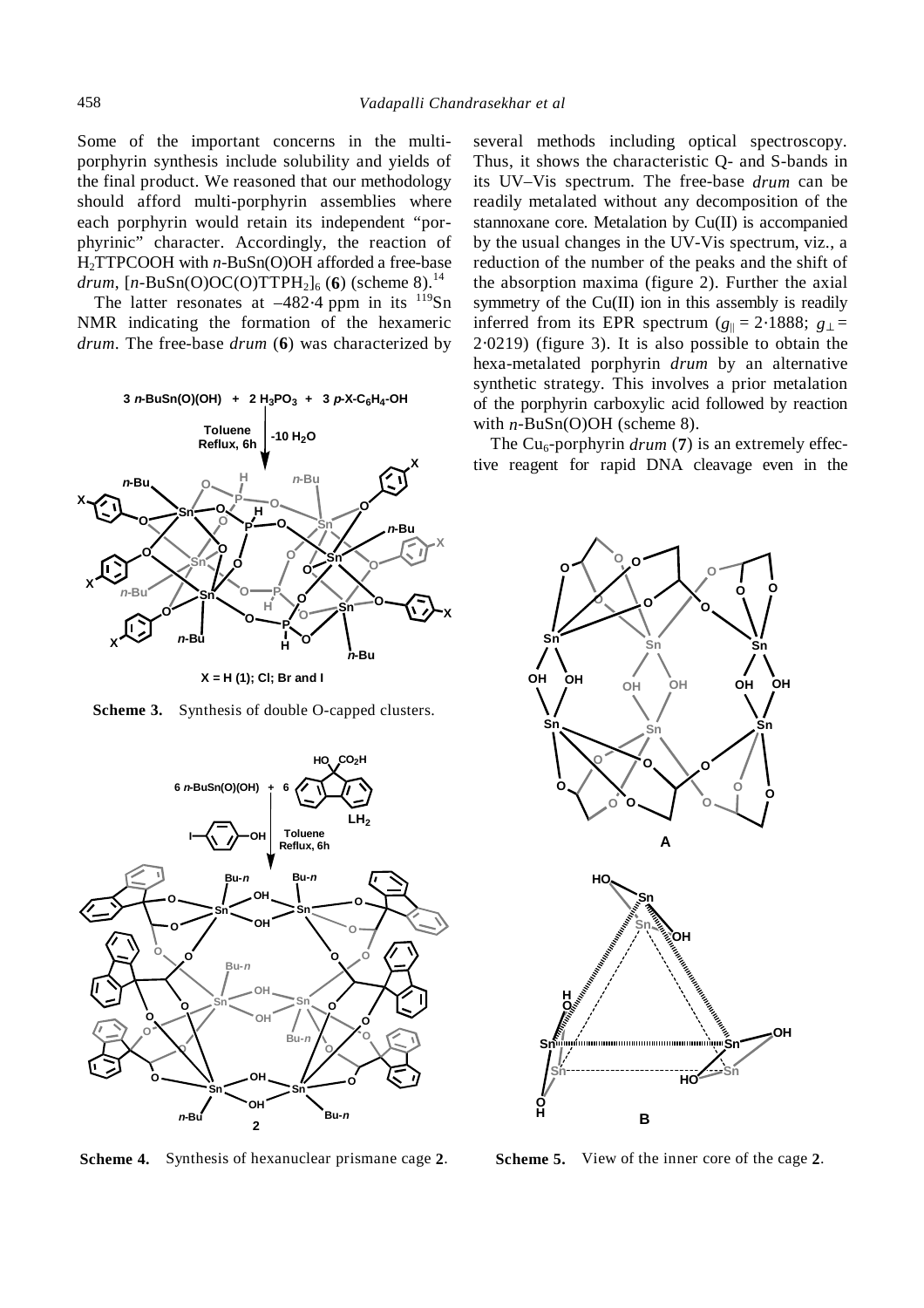absence of any co-oxidant. $14$  Interestingly, the freebase *drum* (**6**) itself is completely ineffective. Mechanistic studies have revealed that the DNA cleavage action of the Cu<sub>6</sub>-porphyrin *drum* involves a possible role for superoxide anion radicals and  $H_2O_2$ . Further, this compound is completely inactive towards proteins such as lysozymes. Thus, **7** can potentially be used for selective removal of nucleic acid contaminants from cell extracts.



**Scheme 6.** Synthesis of hexa-ferrocene assembly **3**.



**Figure 1.** Cyclic voltammogram of **3**.

## **4. Phosphonate ligands for multi-metal assembly**

We have shown above the utility of phosphonate ligands for the formation of multi-tin assemblies. We have also found that the reaction of appropriate transition metal precursors such as metal halides and metal perchlorates with *t*-butylphosphonic acid (in the presence of ancillary pyrazole ligands) leads to the formation multi-metal architectures. Previously we have observed the formation of dodecanuclear copper  $(Cu_{12})$ ,<sup>15</sup> trinuclear and hexanuclear zinc clusters<sup>16</sup> in the reaction of the appropriate metal salts with *t*-butylphosphonic acid and 3,5-dimethylpyrazole. Recently, we have found that the reaction of  $Cu(CIO<sub>4</sub>)<sub>2</sub>·6H<sub>2</sub>O$  with 2-pyridylpyrazole (2-PypzH) and *t*-butylphosphonic acid in a  $2:1:1$  stoichiometry in the presence of triethylamine afforded a blue solid



**Figure 2.** UV-Vis spectrum for **7**.



**Figure 3.** EPR spectrum of **7**.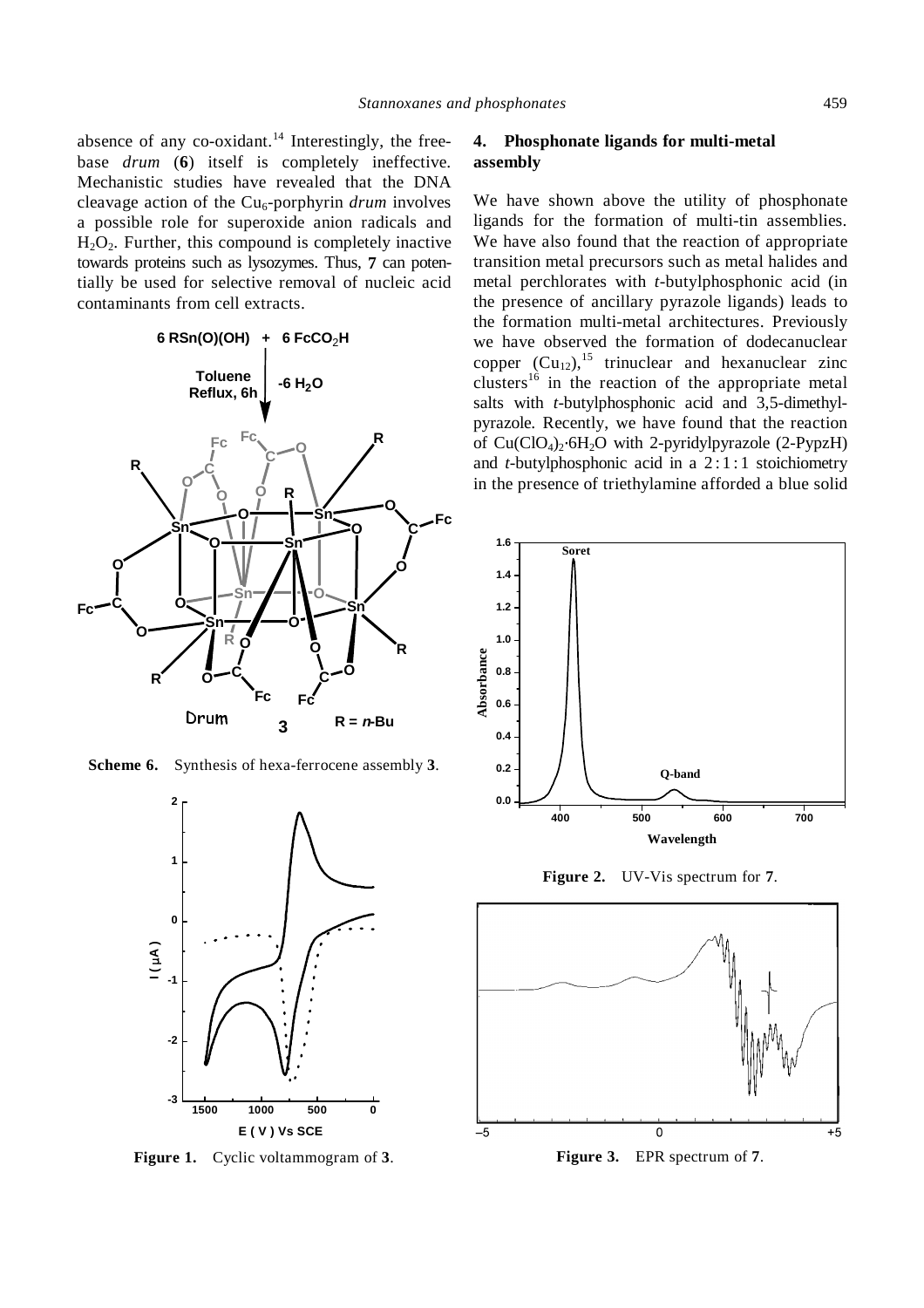

**Scheme 7.** Synthesis of tetra-ferrocene assemblies **4** and **5**.



**Scheme 8.** Synthesis of hexa-porphyrin drums **6** and **7**.

whose molecular structure revealed it to be a decanuclear Cu(II) cage,  $[Cu<sub>5</sub>(\mu<sub>3</sub>-OH)<sub>2</sub>(t-BuPO<sub>3</sub>)<sub>3</sub>]$ (2-PyPz)2(MeOH)]2⋅10MeOH⋅2H2O (**8**) 17 containing *t*-butylphosphonate (*t*-BuPO<sup>2</sup><sub>3</sub>), 2-pyridylpyrazolate  $(2-PyPz^-)$  and hydroxide ligands  $(HO^-)$ (scheme 9). The coordination behaviour (Harris No $\text{tation}$ <sup>18</sup> of the individual ligands is also shown in scheme 9. Magnetic measurements on this complex reveal a complex magnetic behaviour. However, overall a strong antiferromagnetic exchange interaction appears to dominate this deca-copper assembly.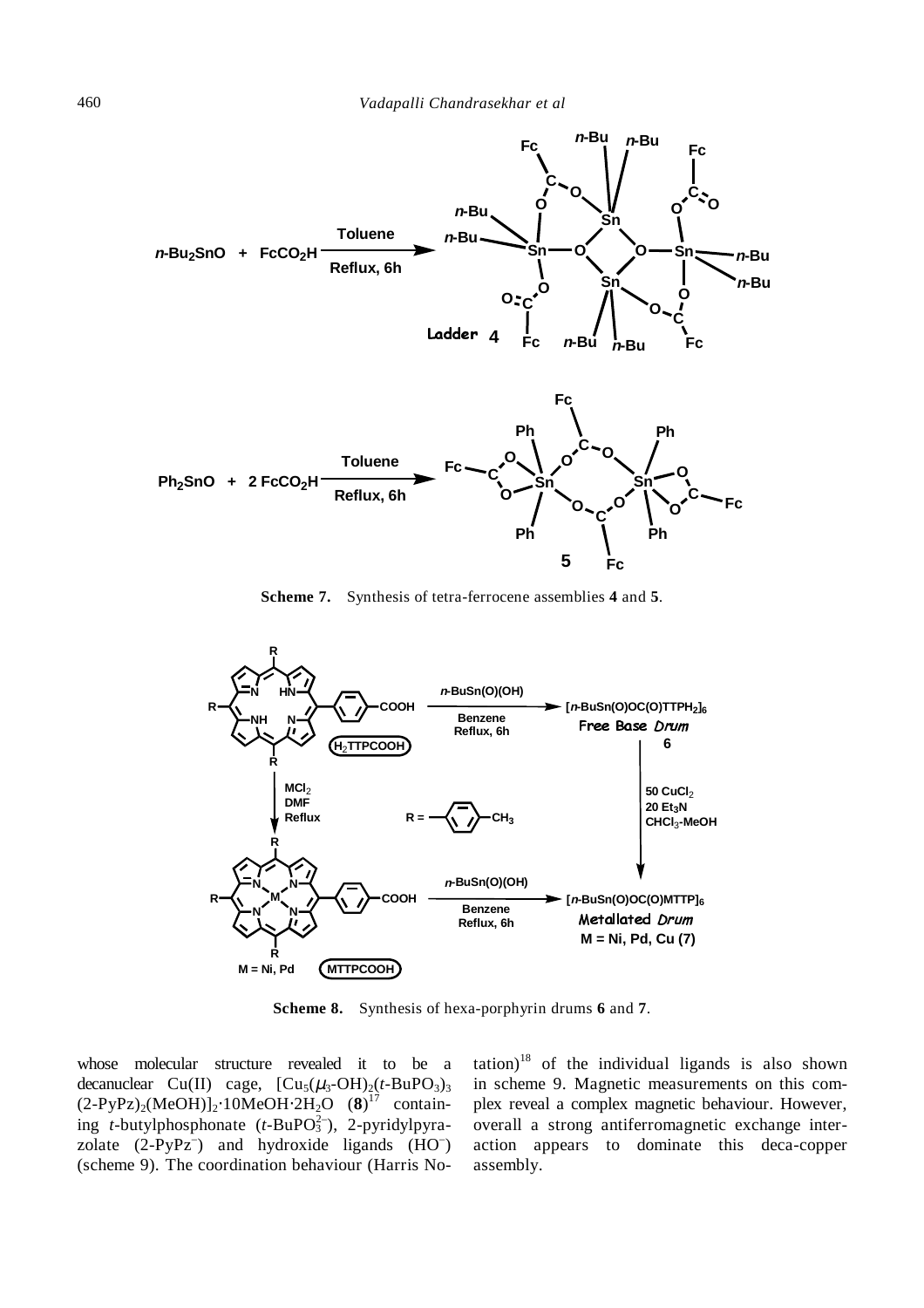

**Scheme 9.** Structure of **8** and ligand coordination modes with Harris notation.

### **5. Conclusion**

We have shown the versatility of the phosphonate ligands for the synthesis of multi-tin and multicopper assemblies. While the former requires phenolates as the co-ligand, the latter requires nitrogenous ligands such as pyrazoles. The predictable formation of a given type of stannoxane cluster has been conveniently utilized for the synthesis of hexa-ferrocene and hexa-porphyrin architectures. In these assemblies a central  $Sn<sub>6</sub>O<sub>6</sub>$  core serves to support the functional periphery.

#### **Acknowledgements**

We are thankful to the Department of Science and Technology, Govt. of India (including supporting a CCD X-ray facility at IIT-Kanpur) and the Council of Scientific and Industrial Research (CSIR), New Delhi for financial support. K G, P T, P S and L N are also thankful to the CSIR for fellowships.

#### **References**

- 1. Chandrasekhar V, Nagendran S and Baskar V 2002 *Coord. Chem. Rev.* **235** 1
- 2. Davies A G 2004 *Organotin chemistry* (Weinheim: Wiley-VCH)
- 3. Chandrasekhar V and Gopal K 2005 *Appl. Organomet. Chem.* **19** 429
- 4. Chandrasekhar V, Gopal K, Sasikumar P and Thirumoorthi R 2005 *Coord. Chem. Rev.* **249** 1745
- 5. Chandrasekhar V, Baskar V and Vittal J J 2003 *J. Am. Chem. Soc.* **125** 2392
- 6. Chandrasekhar V, Baskar V, Gopal K and Vittal J J 2005 *Organometallics* **24** 4926
- 7. Ribot F, Toledano P, Maquet J and Sanchez C 1995 *Inorg. Chem.* **34** 6371
- 8. Ribot F, Sanchez C, Willem R, Martins J C and Biesemans M 1998 *Inorg. Chem*. **37** 911
- 9. Baron C E, Ribot F and Sanchez C 1998 *J. Organomet. Chem.* **567** 137
- 10. Baron C E, Ribot F, Steunou N, Sanchez C, Fayon F, Biesemans M, Martins J C and Willem R 2000 *Organometallics* **19** 1940
- 11. Chandrasekhar V, Thilagar P, Bickley J F and Steiner A 2005 *J. Am. Chem. Soc.* **127** 11556